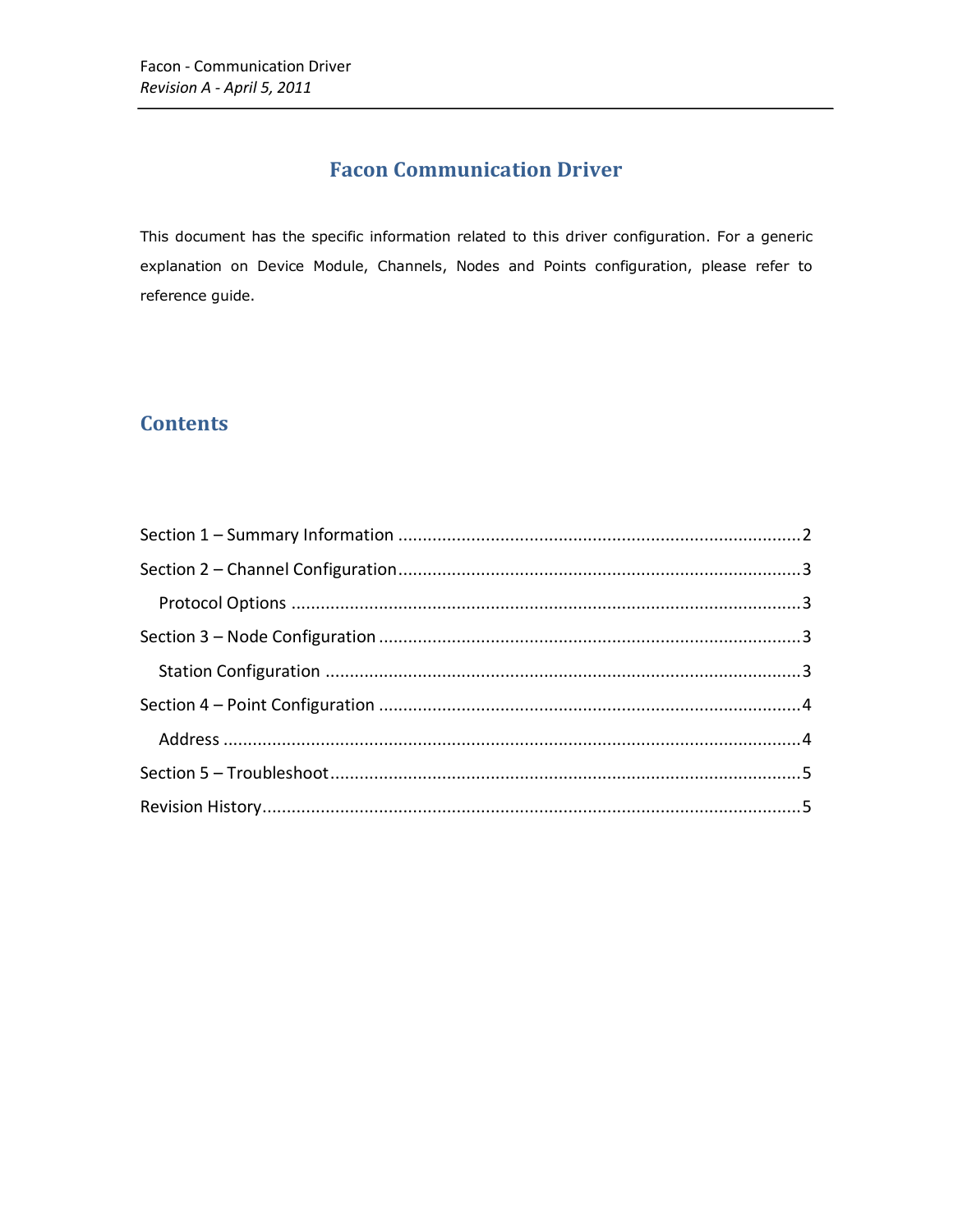## <span id="page-1-0"></span>**Section 1 – Summary Information**

**Communication Driver Name**: Facon **Implementation DLL:** T.ProtocolDriver. Facon.dll **Protocol:** FACON-PLC Communication Protocol **Interface:** Serial or TCPIP **PLC types supported:** Devices using Facon Protocol **Manufacturer:** FATEK AUTOMATION **PC Hardware requirements**: COM Port or Ethernet board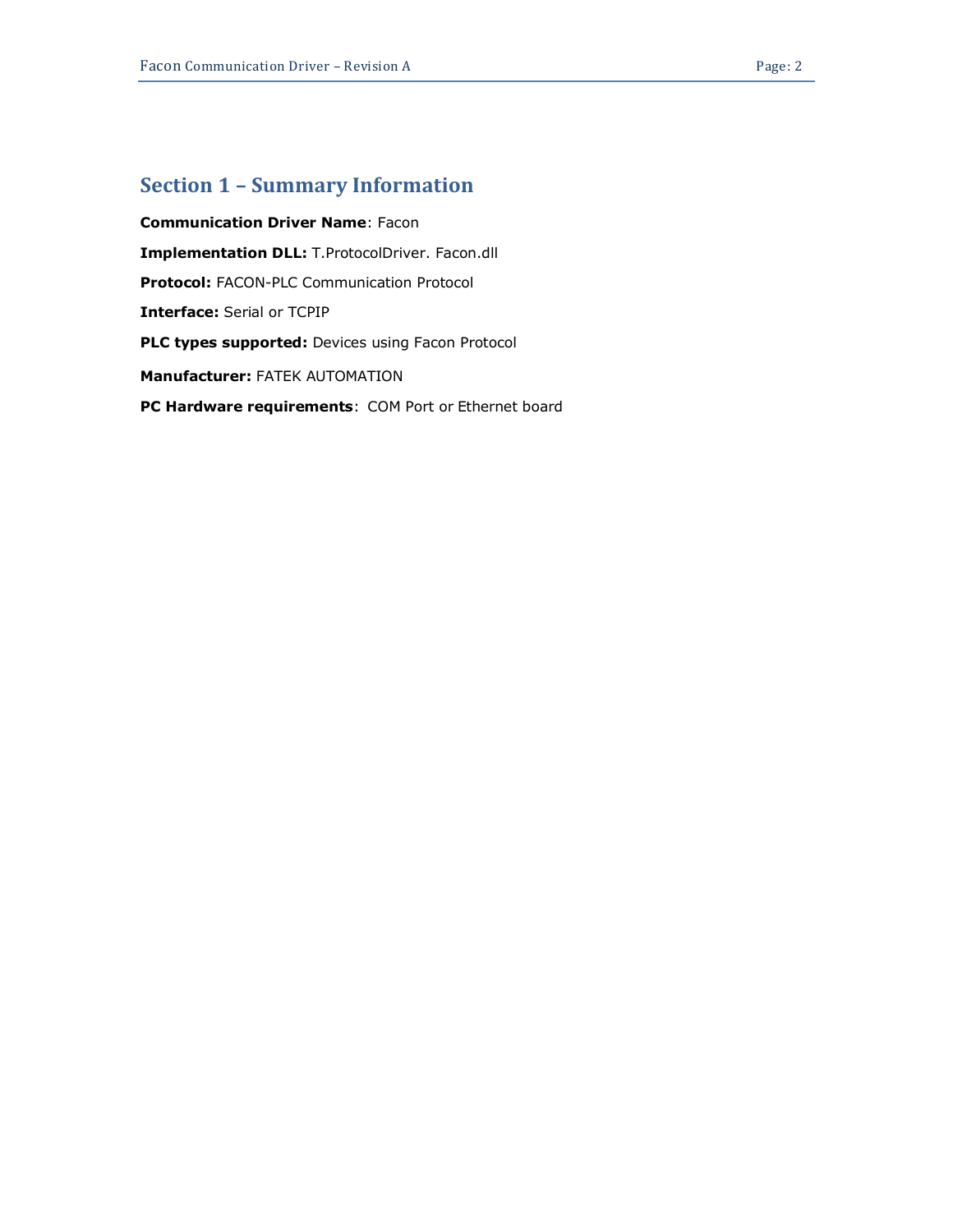#### <span id="page-2-0"></span>**Section 2 – Channel Configuration**

#### <span id="page-2-1"></span>**Protocol Options**

<span id="page-2-2"></span>The channel configuration options are system standard as described on reference guide.

## **Section 3 – Node Configuration**

## <span id="page-2-3"></span>**Station Configuration**

**DeviceID:** The PLC Station Number. The valid values are 0 to 254, where 0 means the message is for all slave stations

#### **For TCP/IP only:**

**IP:** IP address of PLC

**Port:** IP Port used in the PLC. Default value: 500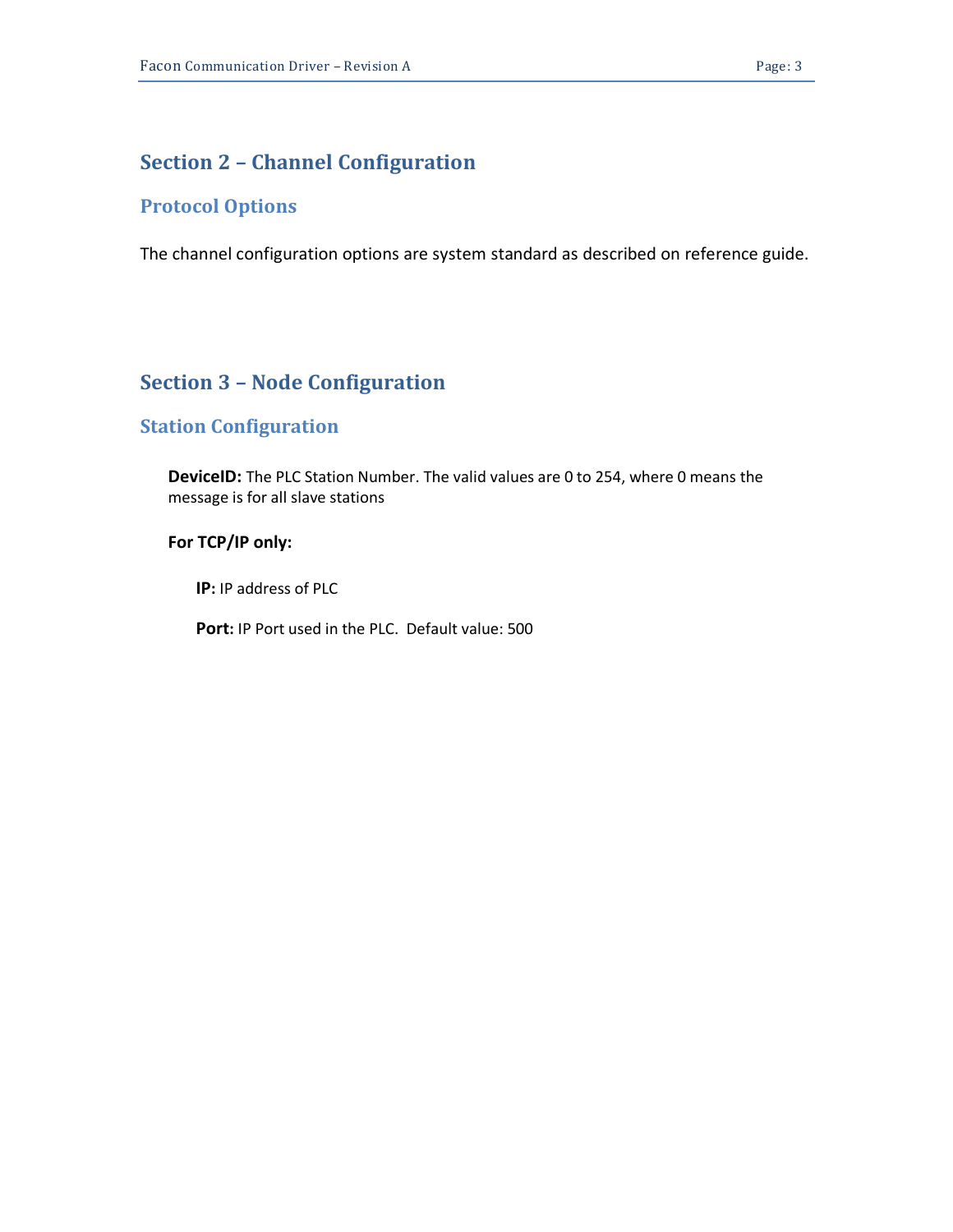#### <span id="page-3-0"></span>**Section 4 – Point Configuration**

#### <span id="page-3-1"></span>**Address**

The syntax for the Facon communication points are:

#### *<Operand><Address>*

**Operand:** Indicates the memory area, the valid values are:

|            | <b>Operand</b>   | Read         | <b>Write</b> | <b>Bit</b><br><b>Read</b> | <b>Bit</b><br><b>Write</b> | Data Type | <b>Address size</b> |
|------------|------------------|--------------|--------------|---------------------------|----------------------------|-----------|---------------------|
| X          | Input discrete   | $\checkmark$ | ✓            | ✓                         | ✓                          | Byte      | 1 byte              |
| Y          | Output relay     | ✓            | ✓            | ✓                         | ✓                          | Byte      | 1 byte              |
| M          | Internal relay   | ✓            | ✓            | ✓                         | ✓                          | Byte      | 1 byte              |
| S          | Step relay       | ✓            | ✓            | $\checkmark$              | $\checkmark$               | Byte      | 1 byte              |
| T          | Timer discrete   | $\checkmark$ | $\checkmark$ | ✓                         | $\checkmark$               | Byte      | 1 byte              |
| C          | Counter discrete | ✓            | ✓            | ✓                         | ✓                          | Byte      | 1 byte              |
| <b>TMR</b> | Timer register   | ✓            | ✓            | ✓                         | ✓                          | Word      | 2 bytes             |
| <b>CTR</b> | Counter register | $\checkmark$ | $\checkmark$ | ✓                         | $\checkmark$               | Word      | 2 bytes             |
| <b>HR</b>  | Data register    | ✓            | ✓            | ✓                         | $\checkmark$               | Word      | 2 bytes             |
| DR.        | Data register    | ✓            | ✓            | ✓                         | ✓                          | Word      | 2 bytes             |

**Address:** Indicates the data address in the memory area.

Ex: M0 (Operand = M, Address =  $0$ )

Comment: For bit read/write, use the Bit field in the Modifiers column in Edit-Devices-Points.